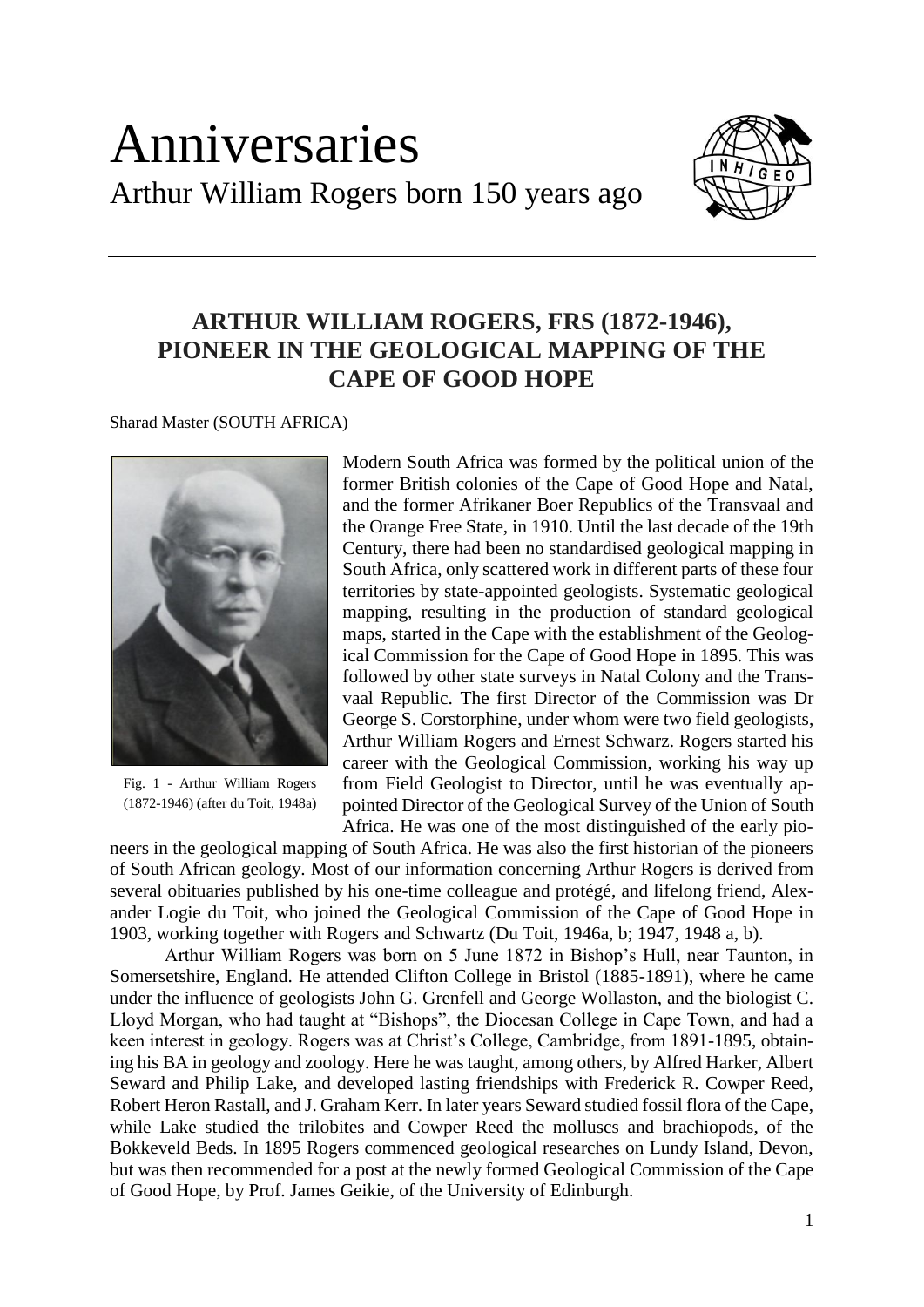

Figure 2: Caves in gneiss, left bank of Spoeg River (Namaqualand), 1 mile from mouth. Photo: A. W. Rogers (UCT, Jagger Library)

Rogers arrived in South Africa in 1896, commencing work with the Geological Commission as an Assistant Geologist, together with Ernest Schwarz. Together and separately, they mapped the Palaeozoic rocks of the south-western Cape, from 1896 to 1902. These Palaeozoic rocks are folded in the Cape Fold Belt, and consist of strata of what are known today as the Cape and Karoo Supergroups. Rogers spent most of 1902 on long leave in the United Kingdom.



In 1903 du Toit joined the commission, replacing Schwarz, and he and Rogers continued mapping in the northern part of the Cape of Good Hope, extending their mapping to the basement rocks underlying the Karoo basin (including what are now known as the granites and gneisses of Namaqualand, and the Ventersdorp and Transvaal Supergroups). Rogers' own photographs from those early years of the 20th Century reveal how undeveloped Namaqualand and the Karoo was then (Figures 2-4).

Figure 3: Garies (Namaqualand) from the South End. Photo: A. W. Rogers (UCT, Jagger Library).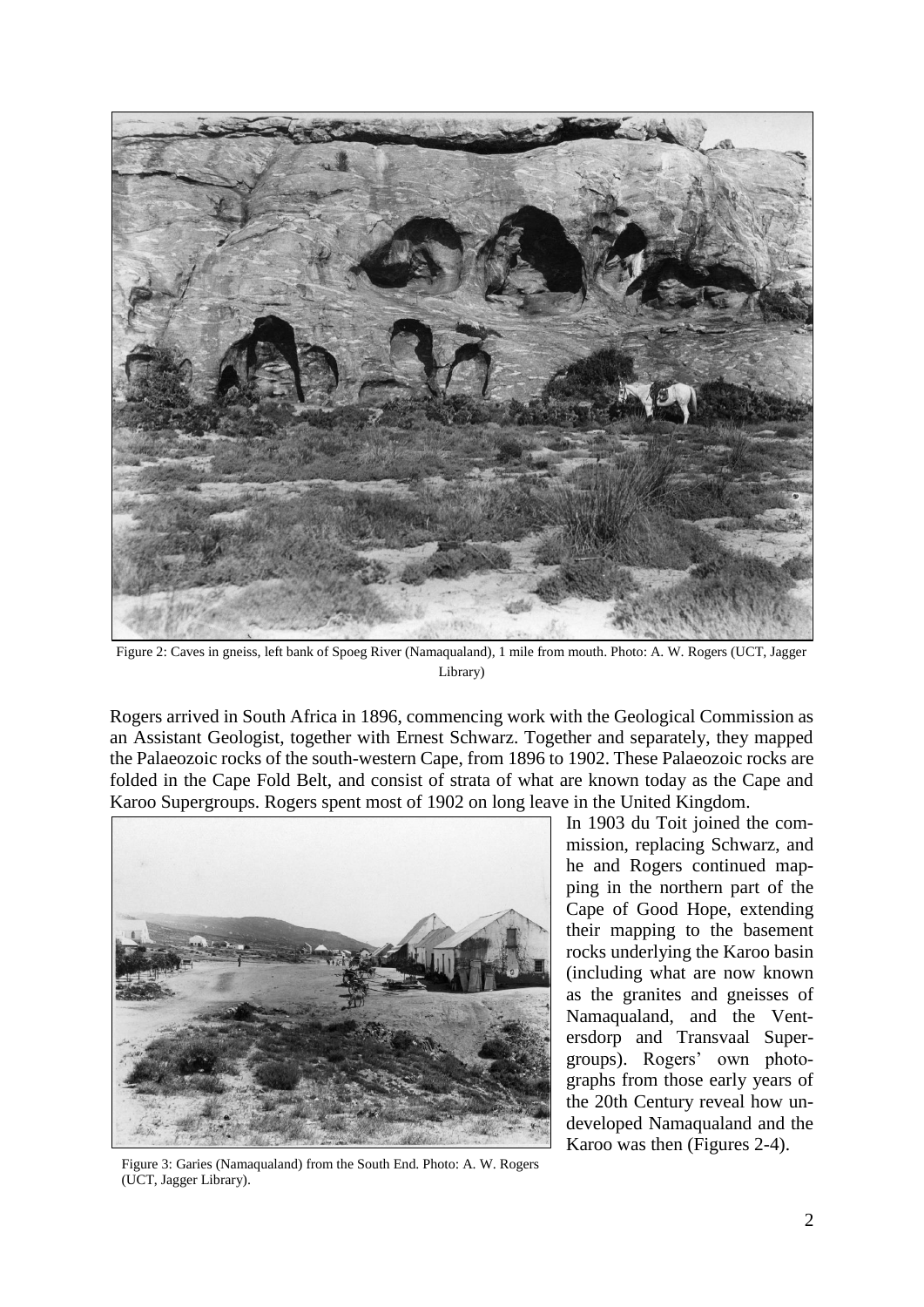Among Rogers' important discoveries, aside from the stratigraphy and structure of the Cape-Fold Belt, was the recognition of important pre-Carboniferous glacial beds, in the Cape Rocks, within the Table Mountain sandstone (the Ordovician Pakhuis Formation), and the Precambrian Numees tillites (Neoproterozoic). By 1905 Rogers had accumulated enough geological evidence through his mapping activities with the Geological Commission to publish the first book



Figure 4: Post cart at Wallekraal (Karoo). Photo: A. W. Rogers (UCT, Jagger Library).

on the geology of the Cape of Good Hope (Rogers, 1905a), in which the palaeontologist Robert Broom provided a section on the fossil vertebrates. That same year, Rogers (1905b) presented a summary of the "Geology of Cape Colony" at a joint meeting of the British and South African Associations for the Advancement of Science in Cape Town. Within a few years, this book went into a second edition (Rogers and du Toit, 1909). The three authors associated with this book, Rogers, Broom and du Toit, all became Fellows of the Royal

Society, but Rogers fell out with Broom over Broom's sale of Karoo vertebrate fossils to the American Museum of Natural History, and they were never reconciled, and du Toit acted as the middleman between them (Master, 2021).

In 1914 Rogers was invited to join the expedition in Deutsch Südwestafrika (now Namibia) of German geography professors Fritz Jaeger and Hans von Staff. This enabled him to compare the geology of the regions north and south of the Orange River, and to study the Brukkaros Mountain, an ancient volcanic complex. Rogers' various reports on Cape geology were published mainly in the Annual Reports of the Geological Commission of the Cape of Good Hope, and in the Transactions of the South African Philosophical Society (see Bibliography in du Toit, 1948a).

In 1916 Rogers was appointed as Director of the Geological Survey of the Union of South Africa, and moved to its headquarters in Pretoria, in Transvaal Province. He became involved in the mapping of the gold-bearing Witwatersrand beds near Heidelberg (Rogers, 1922a, b). He also started with mapping of the Klerksdorp goldfield, but then became mainly involved with administrative duties. In 1929 Rogers became the President of the International Geological Congress, which was held for the first time in Africa, in Pretoria. In time for this Congress, he edited a book on the regional geology of South Africa (Rogers et al., 1929). In 1930, he joined the Vernay-Lang expedition which departed Mafeking, and travelled through the Kalahari of Bechuanaland (now Botswana) and South-West Africa (now Namibia), before ending up in Livingstone in Northern Rhodesia (now Zambia). His researches resulted in two papers on the "solid" and surface geology of the Kalahari (Rogers, 1935, 1937).

Rogers retired from the Geological Survey in 1932, and moved to his home in Mowbray, Cape Town, where he continued his researches on diatoms in diatomaceous earth found in pans (published posthumously as Rogers, 1947). He garnered many awards, honours, and honorary degrees during his distinguished career, and they are tabulated in detail by du Toit (1948a). In his retirement years he produced the first history of the geological pioneers of South Africa (Rogers, 1932), a work that du Toit (1948a) regarded as Rogers' crowning achievement. He suffered from a debilitating heart attack in 1939, but continued working intermittently on his diatom memoir until he died on 23 June 1946.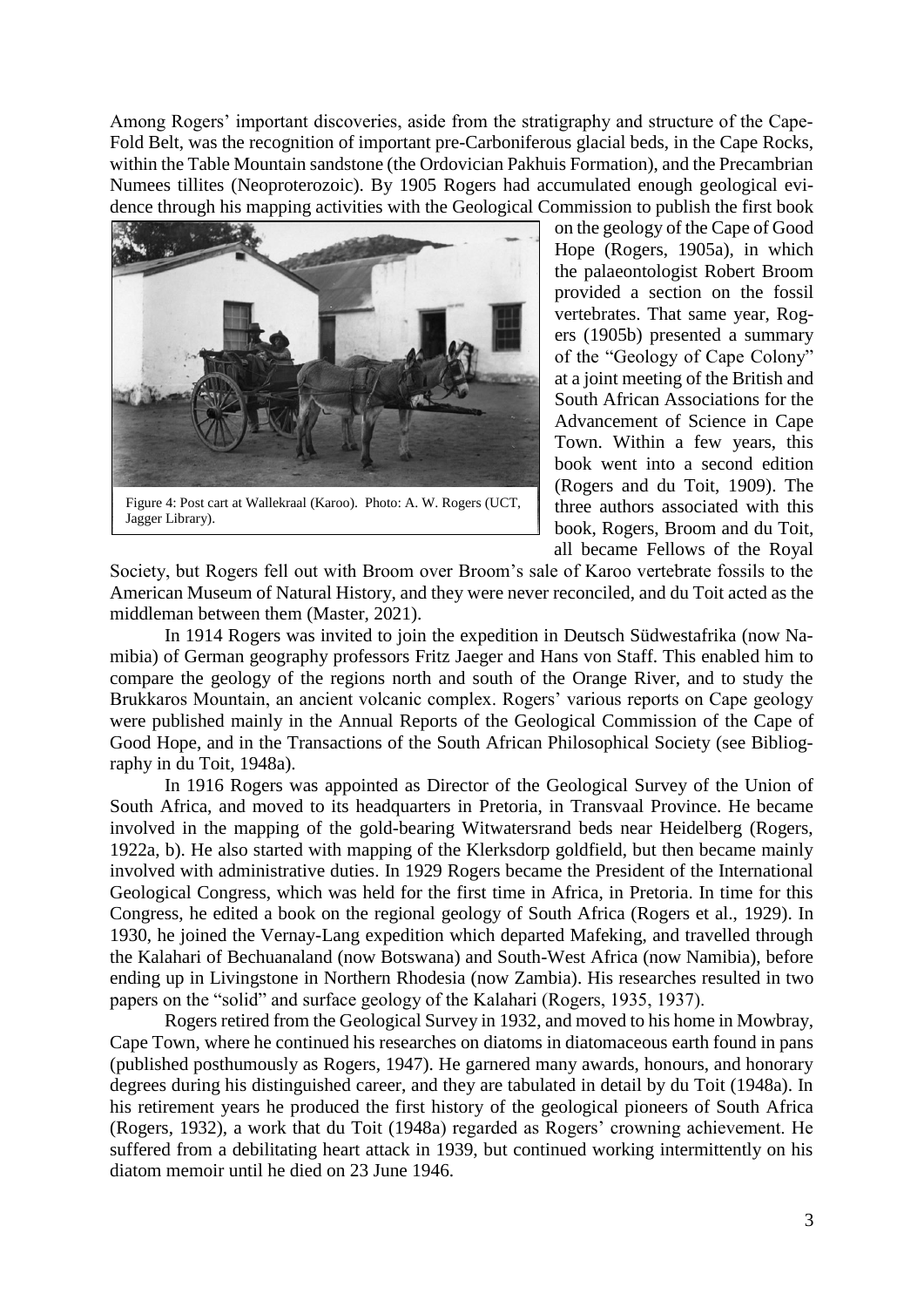## **Acknowledgements**

I am grateful to Clive Kirkwood (Special Collections, Jagger Library, University of Cape Town) for permission to reproduce the photographs by Rogers.

## **Further Reading**

du Toit, A.L. 1946a. Arthur William Rogers, Sc.D., F.G.S., F.R.S. Transactions of the Geological Society of South Africa, 49, 291-304.

du Toit, A.L. 1946b. Dr Arthur W. Rogers, F.R.S. Nature, 158, 157, 158, 407.

du Toit, A.L. 1947. Memorial to Arthur William Rogers. Proceedings of the Geological Society of America, 1946, 209-216.

du Toit, A.L. 1948a. Arthur William Rogers, 1872-1946. Obituary Notices of Fellows of the Royal Society, 5(16), 791-802.

Anon [A.L. du Toit]. 1948b. Arthur W. Rogers, Sc.D., F.R.S. Transactions of the Royal Society of South Africa, 31(5), 50-51.

Master, S. 2021. Politics of fossils and the Royal Society: Two letters from Robert Broom to Alex du Toit (1941-1942). Transactions of the Royal Society of South Africa, 76, 97-101.

Rogers, A.W. 1905a. An Introduction to the Geology of Cape Colony. London: Longmans, Green & Co., 463 pp.

Rogers, A.W. 1905b. Geology of Cape Colony. In: Flint, W. and Gilchrist, J.D.F. (Eds.), Science in South Africa. T. Maskew Miller, Cape Town, 241–259.

Rogers, A.W. & du Toit, A.L. 1909. An introduction to the Geology of Cape Colony, 2nd edition. Longmans, Green & Co., London, 491 pp.

Rogers, A.W. 1922a. The geology of the neighbourhood of Heidelberg. Trans. Geol. Soc. S. Afr., 24, 18-52.

Rogers, A. W. 1922b. Geological map of the country around Heidelberg. Scale 1:60,000. Explanation. Geol. Surv. S. Afr., Pretoria, pp. 1-80.

Rogers, A.W., Hall, A.L., Wagner, P.A. and Haughton, S.H. 1929. The Union of South Africa. Handbuch der Regionalen Geologie, Heidelberg, 7, Part 7a, 1-232.

Rogers, A.W. 1935. The 'solid' geology of the Kalahari. Trans. Roy. Soc. S. Afr. 23, 165- 176.

Rogers, A.W. 1937. The surface geology of the Kalahari. Trans. Roy. Soc. S. Afr. 24, 57-80.